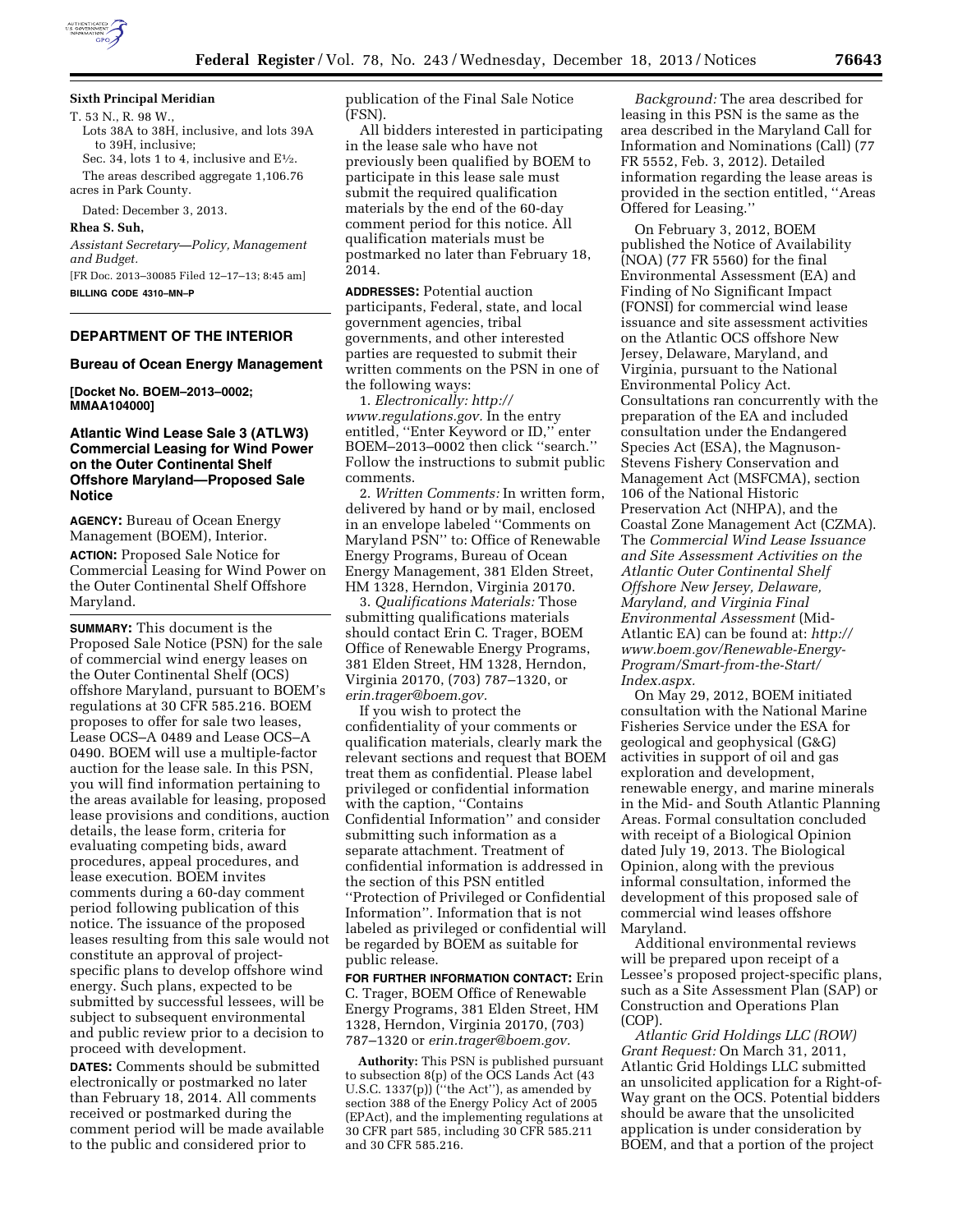is proposed to be situated within the Maryland Wind Energy Area (WEA). Following publication of a notice for a 60-day comment period to determine interest in the grant, BOEM published its determination of no competitive interest (77 FR 28620, May 5, 2012). The nomination and associated notices can be found at: *[http://www.boem.gov/](http://www.boem.gov/Renewable-Energy-Program/State-Activities/Regional-Proposals.aspx.) [Renewable-Energy-Program/State-](http://www.boem.gov/Renewable-Energy-Program/State-Activities/Regional-Proposals.aspx.)[Activities/Regional-Proposals.aspx.](http://www.boem.gov/Renewable-Energy-Program/State-Activities/Regional-Proposals.aspx.)* 

*Deadlines and Milestones For Bidders:* This section describes the major deadlines and milestones in the auction process from publication of this PSN to execution of leases pursuant to the sale. These are organized into various stages: (1) The PSN comment period; (2) from the end of PSN comment period to publication of the FSN; (3) the FSN waiting period; (4) conducting the Auction; and (5) from the Auction Stage to Lease Execution.

1. The PSN Comment Period:

• *Submit Comments:* The public is invited to submit comments during this 60-day period.

• *Public Seminar:* BOEM will host a public seminar to discuss the lease sale process and the auction format.

• *Receive Qualifications Materials:*  All qualifications materials must be received by BOEM by the end of the 60 day PSN comment period. This includes materials sufficient to establish a company's legal, technical and financial qualifications.

• *Select and Invite Panelists:* BOEM will appoint a panel of three BOEM employees for the purposes of reviewing the non-monetary packages and verifying the results of the lease sale.

2. End of PSN Comment Period to FSN Publication

• *Review Comments:* BOEM will review all comments submitted in response to the PSN during the comment period.

• *Finalize Qualifications Reviews:*  BOEM will complete any outstanding qualifications reviews using materials that were submitted during the PSN comment period and requested by BOEM prior to the FSN. The final list of eligible bidders will be published in the FSN.

• *Prepare the FSN:* BOEM will prepare the FSN by updating the PSN where appropriate.

• *Brief and Update the BOEM Maryland Intergovernmental Task Force:* BOEM will schedule a meeting or webinar of the BOEM Maryland Intergovernmental Task Force to discuss the FSN.

3. FSN Waiting Period

• *Publish FSN:* BOEM will publish the FSN in the **Federal Register**.

• *Bidder's Financial Form (BFF):*  Within 14 days of publication of the FSN in the **Federal Register**, eligible bidders must submit a complete and signed BFF to BOEM. Once this information has been processed by BOEM, bidders may log into *pay.gov*  and leave bid deposits. If BOEM does not receive the BFF by the date mentioned in the **Federal Register**, a company may be disqualified from participating in the auction.

• *Bid Deposits:* Within 30 days of publication of the FSN in the **Federal Register**, bidders must submit a bid deposit meeting the requirements listed in the FSN. Any bidder that fails to submit the bid deposit by the deadline included in the FSN may be disqualified from participating in the auction.

• *Non-Monetary Package:* Within 30 days of publication of the FSN in the **Federal Register**, bidders seeking a nonmonetary credit must submit a nonmonetary package meeting the requirements listed in the FSN.

• *Mock Auction:* BOEM will hold a Mock Auction open to qualified sale bidders only. The Mock Auction will take place approximately one week before the lease sale. Final details of the Mock Auction will be provided in the FSN.

4. Conducting the Auction: BOEM, through its contractor, will hold an auction as described in this notice. The auction will take place no sooner than 30 days following publication of the FSN in the **Federal Register**. The estimated timeframes described in this notice assume an auction date approximately 45 days after publication of the FSN.

• *Convene Panel:* The panel will convene to consider non-monetary packages submitted by qualified bidders. The panel will send determinations of credit eligibility to BOEM, and BOEM will inform eligible bidders. Bidders will not be informed of the non-monetary credit eligibility of other bidders before the auction.

• *Monetary Auction:* The monetary auction will be conducted on the date specified in the FSN.

• *Announce Provisional Winners:*  BOEM will announce the provisional winners of the lease sale after the auction ends.

• *Reconvene the Panel:* The panel will reconvene to verify auction results.

5. From Auction to Lease Execution

• *Refund Non-Winners:* BOEM will return the bid deposit of any bidder that did not win a lease in the lease sale. BOEM will provide a written explanation of why the bidder did not win.

• *Department of Justice (DOJ) Review:*  BOEM will allow DOJ 30 days in which to conduct an antitrust review of the auction, pursuant to 43 U.S.C. 1337(c), which reads, in relevant part:

*Antitrust review of lease sales.*  Following each notice of a proposed lease sale and before the acceptance of bids and the issuance of leases based on such bids, the Secretary [of the Interior] shall allow the Attorney General, in consultation with the Federal Trade Commission, 30 days to review the results of such lease sale, except that the Attorney General, after consultation with the Federal Trade Commission, may agree to a shorter review period.

• *Delivery of Leases:* BOEM will send three lease copies to each winner, with instructions on how to execute the leases. The first 6-months of the first year's rent payment is due 45 days after the winner receives the lease copies for execution.

• *Return the Leases:* The auction winners will have 10 business days from receiving the lease copies in which to file financial assurance, pay any outstanding balance of their bonus bids, and return the three executed lease copies.

• *Execution of Leases:* Once BOEM has received the signed lease copies and verified that all required materials have been received, BOEM will make a final determination regarding its execution of the leases and will execute the leases if appropriate.

*Financial Terms and Conditions:* This section provides an overview of the basic annual payments required of a Lessee that will be fully described in each lease.

## **Rent**

The first year's rent payment of \$3 per acre for the entire lease area will be separated into two 6-month payments. The first 6-month payment is due within 45 days of the date the Lessee receives the lease for execution. The second 6-month payment is due by the first day of the seventh month after the Effective Date of the lease. Thereafter, annual rent payments are due on the anniversary of the Effective Date of the lease, i.e., the Lease Anniversary. Once the first commercial operations under the lease begin, rent will be charged on the remaining part of the lease not authorized for commercial operations, i.e., not generating electricity. However, instead of geographically dividing the lease area into acreage that is ''generating'' and acreage that is ''nongenerating,'' the fraction of the lease accruing rent is based on the fraction of the total nameplate capacity of the project that is not yet in operation. The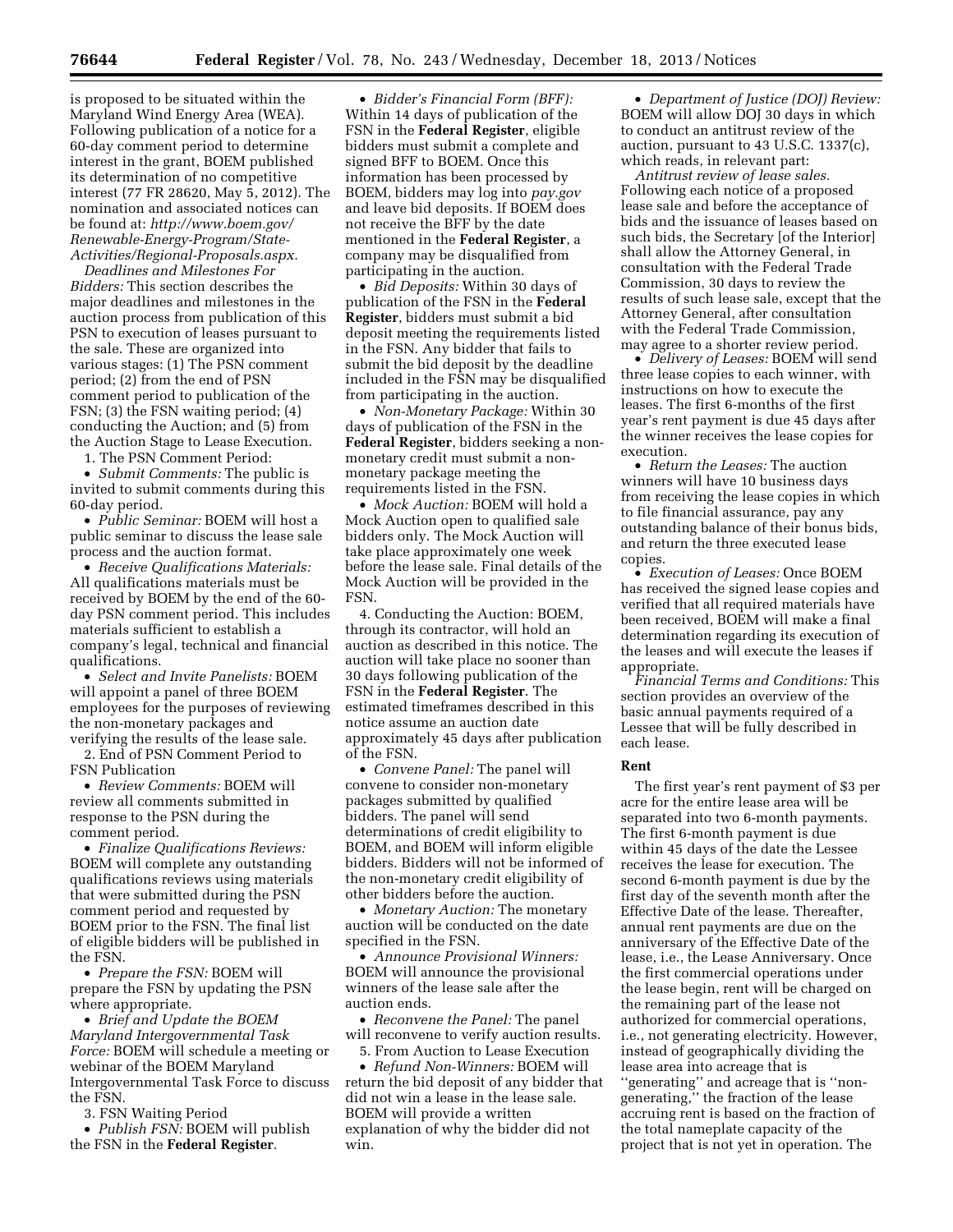fraction is the nameplate capacity (as defined herein) at the time payment is due, which is not yet authorized for commercial operations, divided by the maximum nameplate capacity after full installation of the project, as defined in the COP. This fraction is then multiplied by the amount of rent that would be due for the Lessee's entire leased area at the rental rate of \$3 per acre to obtain the annual rent due for a given year.

For example, for a lease the size of 79,707 acres (the size of the entire Maryland WEA), the amount of rent payment will be \$239,121 per year if no portion of the leased area is authorized for commercial operations. If 500 megawatts (MW) of a project's nameplate capacity is operating (or authorized for operation), and its most recent approved COP specifies a maximum nameplate capacity of 1000 MW, the rent payment would be \$119,560.50.

The Lessee also must pay rent for any project easement associated with the lease commencing on the date that BOEM approves the COP (or COP modification) that describes the project easement. Annual rent for a project easement 200-feet wide and centered on the transmission cable is \$70.00 per statute mile. For any additional acreage required, the Lessee must also pay the greater of \$5.00 per acre per year or \$450.00 per year.

### **Operating Fee**

The annual operating fee reflects a 2% operating fee rate applied to a proxy for the wholesale market value of electricity production. The initial payment is prorated to reflect the period between the start of commercial operations and the Lease Anniversary and is due within 45 days of the start of commercial operations; thereafter, subsequent annual operating fee payments are due on or before each Lease Anniversary. The annual operating fee payment is calculated by multiplying an operating fee rate by the imputed wholesale market value of the projected annual electric power production. For the purposes of this calculation, the imputed market value is the product of the project's annual nameplate capacity, the total number of hours in the year (8,760), a capacity utilization factor, and the annual average price of electricity derived from a historical regional wholesale power price index.

*Operating Fee Rate:* The operating fee rate is set at 0.02 (i.e., 2%) during the entire life of commercial operations.

*Nameplate Capacity:* Nameplate capacity is the maximum rated electric output, expressed in MW, which the

turbines of the wind facility under commercial operations can produce at their rated wind speed as designated by the turbine's manufacturer. The nameplate capacity at the start of each year of commercial operations on the lease will be specified in the COP. For example, if a Lessee has 20 turbines under commercial operations rated by the design manufacturer at 5 MW of output each, the nameplate capacity of the wind facility at the rated wind speed of the turbines would be 100 MW.

*Capacity Factor:* Capacity factor represents the share of anticipated generation of the wind facility that is delivered to the interconnection grid (i.e., where the Lessee's facility interconnects with the electric grid) relative to the wind facility's generation at continuous full power operation at nameplate capacity, expressed as a decimal between zero and one. The capacity factor for the year in which the Commercial Operation Date occurs and for the first six full years of commercial operations on the lease is set to 0.4 (i.e., 40%) to allow for one year of installation and testing followed by five years at full availability. At the end of the sixth year, the capacity factor may be adjusted to reflect the performance over the previous five years based upon the actual metered electricity generation at the delivery point to the electrical grid. Similar adjustments to the capacity factor may be made once every five years thereafter. The maximum change in the capacity factor from one period to the next will be limited to plus or minus 10 percent of the previous period's value.

*Wholesale Power Price Index:* The wholesale power price, expressed in dollars per MW-hour, is determined at the time each annual operating fee payment is due, based on the weighted average of the inflation-adjusted peak and off-peak spot price indices for the Northeast—PJM West power market for the most recent year of data available as reported by the Federal Energy Regulatory Commission (FERC) as part of its annual *State of the Markets Report*  with specific reference to the summary entitled, ''Electric Market Overview: Regional Spot Prices.'' The wholesale power price is adjusted for inflation from the year associated with the published spot price indices to the year in which the operating fee is to be due based on the Lease Anniversary using annual implicit price deflators as reported by the U.S. Department of Commerce, Bureau of Economic Analysis.

## **Financial Assurance**

Within 10 business days after receiving the lease copies, the provisional winner must provide an initial lease-specific bond or other approved means of meeting the Lessor's initial financial assurance requirements, in the amount of \$100,000. BOEM will base the amount of all SAP, COP, and decommissioning financial assurance requirements on estimates of cost to meet all accrued lease obligations. The amount of supplemental and decommissioning financial assurance requirements will be determined on a case-by-case basis.

The financial terms can be found in Addendum ''B'' of the proposed leases, which BOEM has made available with this notice on its Web site at: *[http://](http://boem.gov/Renewable-Energy-Program/State-Activities/Maryland.aspx) [boem.gov/Renewable-Energy-Program/](http://boem.gov/Renewable-Energy-Program/State-Activities/Maryland.aspx) [State-Activities/Maryland.aspx.](http://boem.gov/Renewable-Energy-Program/State-Activities/Maryland.aspx)* 

*Place And Time:* The auction will be held online. The time that the auction will be held will be published in the FSN. The date has not been finalized, but will be no earlier than 30 days after publication of the FSN in the **Federal Register**.

*Public Seminar:* BOEM will host a public seminar to introduce potential bidders and other stakeholders to the auction format provided in the PSN, explain the auction rules, and demonstrate the auction process. The time and place of the seminar will be announced by BOEM and published on the BOEM Web site. No registration or RSVP will be required to attend.

*Mock Auction:* BOEM will host a Mock Auction to educate qualified bidders about the procedures to be employed during the auction and to answer questions. The Mock Auction will take place between the publication of the FSN in the **Federal Register** and the date of the auction. Following publication of the FSN in the **Federal Register**, details of the Mock Auction will be distributed to those eligible to participate in the auction. All qualified bidders that intend to participate in the auction are strongly encouraged to participate in the Mock Auction. Bidders will be eligible to participate in the Mock Auction if they have been legally, technically and financially qualified to participate in the lease sale, and have submitted an adequate bid deposit as discussed herein.

*Bid Deposit:* A bid deposit is an advance cash deposit submitted to BOEM in order to participate in the auction. No later than the deadline provided in the FSN, each bidder must have submitted a bid deposit of \$450,000 per unit of desired initial eligibility. Each lease is worth one unit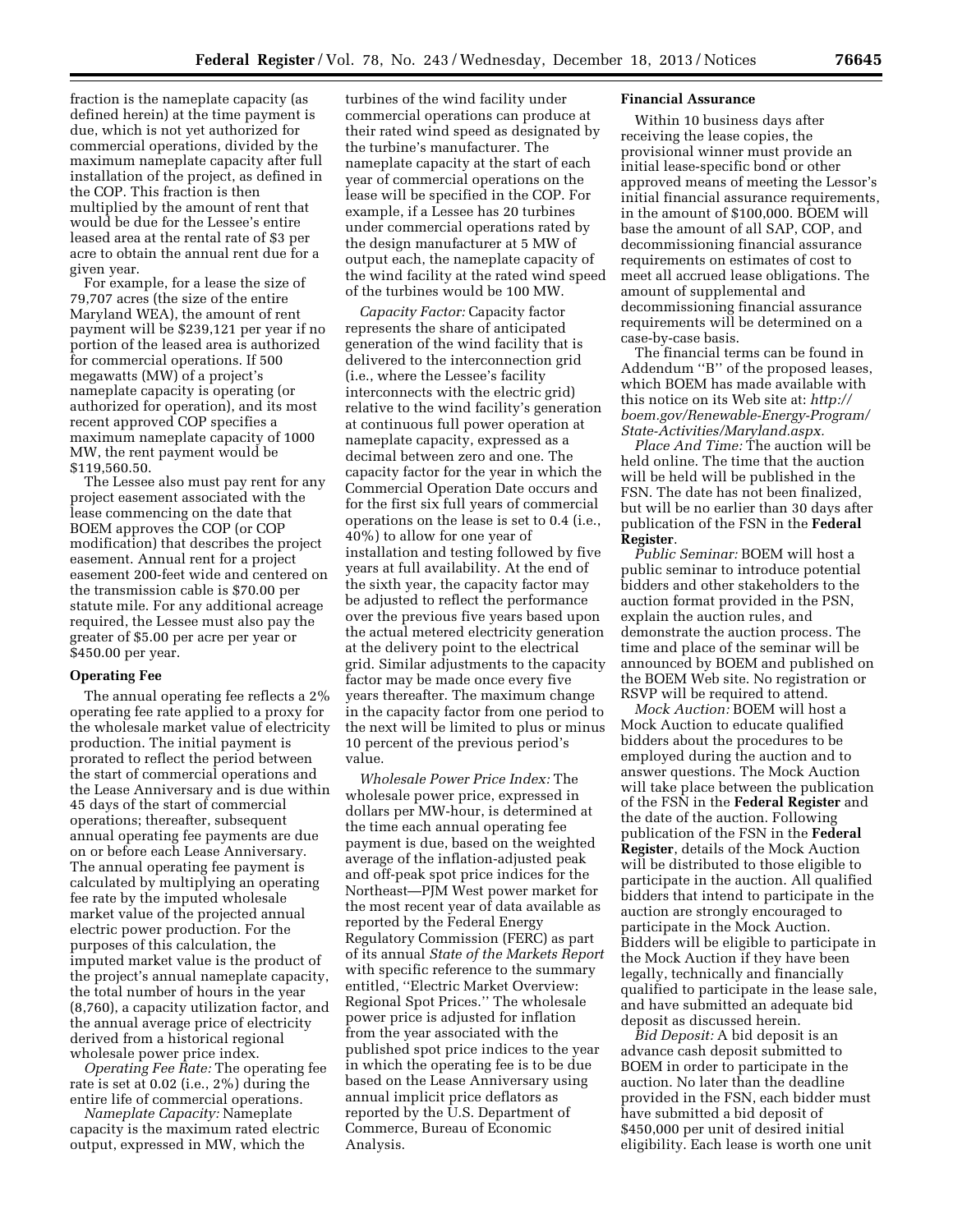of bid eligibility in the auction. The required bid deposit for any participant intending to bid on both leases in the first round of the auction will be \$900,000. Any participant intending to bid on only one of the leases during the auction must submit a bid deposit of \$450,000. Any bidder that fails to submit the bid deposit by the deadline described in the FSN may be disqualified from participating in the auction. Bid deposits will be accepted online via *pay.gov.* Following publication of the FSN, each bidder must fill out the BFF included in the FSN. BOEM has made a copy of the proposed BFF available with this notice on its Web site at: *[http://boem.gov/](http://boem.gov/Renewable-Energy-Program/State-Activities/Maryland) [Renewable-Energy-Program/State-](http://boem.gov/Renewable-Energy-Program/State-Activities/Maryland)[Activities/Maryland.](http://boem.gov/Renewable-Energy-Program/State-Activities/Maryland)* This form requests that each bidder designate an email address, which the bidder should use to create an account in *pay.gov.* After establishing the *pay.gov* account, bidders may use the Bid Deposit Form on the *pay.gov* Web site to leave a deposit.

Following the auction, bid deposits will be applied against any bonus bids or other obligations owed to BOEM. If the bid deposit exceeds the bidder's total financial obligation, the balance of the bid deposit will be refunded to the bidder. BOEM will refund bid deposits to unsuccessful bidders.

*Minimum Bid:* In this auction, approximately 32,737 acres will be offered for sale as Lease OCS–A 0489, and approximately 46,970 acres will be offered for sale as Lease OCS–A 0490. BOEM proposes for this lease sale a minimum bid of \$2 per acre for each lease area. Therefore, the minimum acceptable bid will be \$65,474 for Lease OCS–A 0489, and \$93,940 for Lease OCS–A 0490.

*Area Offered For Leasing:* The area described for leasing in this PSN is the same as the area included in the Maryland Call (77 FR 5552, Feb. 3, 2012). The area proposed to be available for sale will be auctioned as two leases, Lease OCS–A 0489 [North Lease Area

(North LA)] and Lease OCS–A 0490 [South Lease Area (South LA)]. The North LA consists of 32,737 acres and the South LA consists of 46,970 acres. The total area is approximately 79,707 acres. If there are adequate bids, two leases will be issued pursuant to this lease sale. A description of the lease areas can be found in Addendum ''A'' of the proposed leases, which BOEM has made available with this notice on its Web site at: *[http://boem.gov/](http://boem.gov/Renewable-Energy-Program/State-Activities/Maryland.aspx) [Renewable-Energy-Program/State-](http://boem.gov/Renewable-Energy-Program/State-Activities/Maryland.aspx)[Activities/Maryland.aspx.](http://boem.gov/Renewable-Energy-Program/State-Activities/Maryland.aspx)* 

## **Map of the Area Offered for Leasing**

A map of the North and South LAs and a table of the boundary coordinates in X, Y (eastings, northings) UTM Zone 18, NAD83 Datum and geographic X, Y (longitude, latitude), NAD83 Datum can be found at the following URL: *[http://](http://boem.gov/Renewable-Energy-Program/State-Activities/Maryland.aspx) [boem.gov/Renewable-Energy-Program/](http://boem.gov/Renewable-Energy-Program/State-Activities/Maryland.aspx) [State-Activities/Maryland.aspx.](http://boem.gov/Renewable-Energy-Program/State-Activities/Maryland.aspx)* 

A large scale map of these areas showing boundaries of the area with numbered blocks is available from BOEM at the following address: Bureau of Ocean Energy Management, Office of Renewable Energy Programs, 381 Elden Street, HM 1328, Herndon, Virginia 20170, Phone: (703) 787–1320, Fax: (703) 787–1708.

### **Delineation of the Leasing Areas**

BOEM commissioned the Department of Energy's National Renewable Energy Laboratory (NREL) to conduct an analysis to inform BOEM's identification and delineation of leasing areas within the Maryland WEA prior to identifying areas to propose for leasing in the PSN. NREL's final report for the Maryland WEA, ''Assessment of Offshore Wind Energy Leasing Areas for the BOEM Maryland Wind Energy Area,'' was released on June 26, 2013, and is available on BOEM's Web site at: *[http://boem.gov/Renewable-Energy-](http://boem.gov/Renewable-Energy-Program/State-Activities/Maryland.aspx)[Program/State-Activities/](http://boem.gov/Renewable-Energy-Program/State-Activities/Maryland.aspx) [Maryland.aspx.](http://boem.gov/Renewable-Energy-Program/State-Activities/Maryland.aspx)* 

BOEM delineated the WEA so that the South LA is slightly larger than the

North LA, utilizing the results of the NREL report to inform the identification of these LAs. This delineation serves two purposes. First, it helps to offset technological challenges to development caused by deeper waters in the southeastern portion of the South LA, an issue emphasized in NREL's final report. Second, it helps to offset certain restrictions to development in the South LA that BOEM may impose in the future, if necessary, to alleviate navigational safety concerns. BOEM believes it would be preferable to give each lessee equal footing to help prevent one lessee from being unduly burdened by any future development restrictions, which are known to be more likely in the South LA.

# **Potential Future Restrictions To Ensure Navigational Safety**

Potential bidders should note that portions of certain sub-blocks in both the North and South LAs may not be available for future development (i.e., installation of wind facilities) due to navigational safety concerns, as discussed below.

## *Proximity to Delaware Bay Traffic Separation Scheme*

During discussions with the Maryland Intergovernmental Task Force on June 24, 2011, the U.S. Coast Guard (USCG) recommended that BOEM not approve the installation of wind facilities within 1 nautical mile of a TSS to help ensure navigational safety. This recommendation was reiterated at subsequent Task Force meetings. Moreover, the USCG has expressed that they may determine in the future that a larger setback is necessary under certain circumstances. Tables 1 and 2 list potentially affected blocks and assume a 1 nautical mile setback from an extended Delaware Bay TSS. Maps identifying these sub-blocks are available on BOEM's Web site at: *[http://boem.gov/Renewable-Energy-](http://boem.gov/Renewable-Energy-Program/State-Activities/Maryland.aspx)[Program/State-Activities/](http://boem.gov/Renewable-Energy-Program/State-Activities/Maryland.aspx) [Maryland.aspx.](http://boem.gov/Renewable-Energy-Program/State-Activities/Maryland.aspx)* 

# TABLE 1—NORTH LEASING AREA: BLOCKS WITH POTENTIAL RESTRICTIONS

| Protraction name                                              | Protraction No.                                     | Block No.                            | Sub Block                                 |
|---------------------------------------------------------------|-----------------------------------------------------|--------------------------------------|-------------------------------------------|
| Salisbury<br>Salisbury<br>Salisbury<br>Salisbury<br>Salisbury | NJ18-05<br>NJ18-05<br>NJ18-05<br>NJ18-05<br>NJ18-05 | 6624<br>6625<br>6675<br>6676<br>6726 | D.H<br>E.I.N<br>B.C.G.H.L.P<br>м<br>A.B.F |

# TABLE 2—SOUTH LEASING AREA: BLOCKS WITH POTENTIAL RESTRICTIONS

| name<br>וונ   | No.<br>actio. | Block No.<br>$\sim$ | ∩ <sup>.,</sup> 'h Block |
|---------------|---------------|---------------------|--------------------------|
| Salisbury<br> | $-05$<br>19.  | `726 ⊥<br>67        | ĸ                        |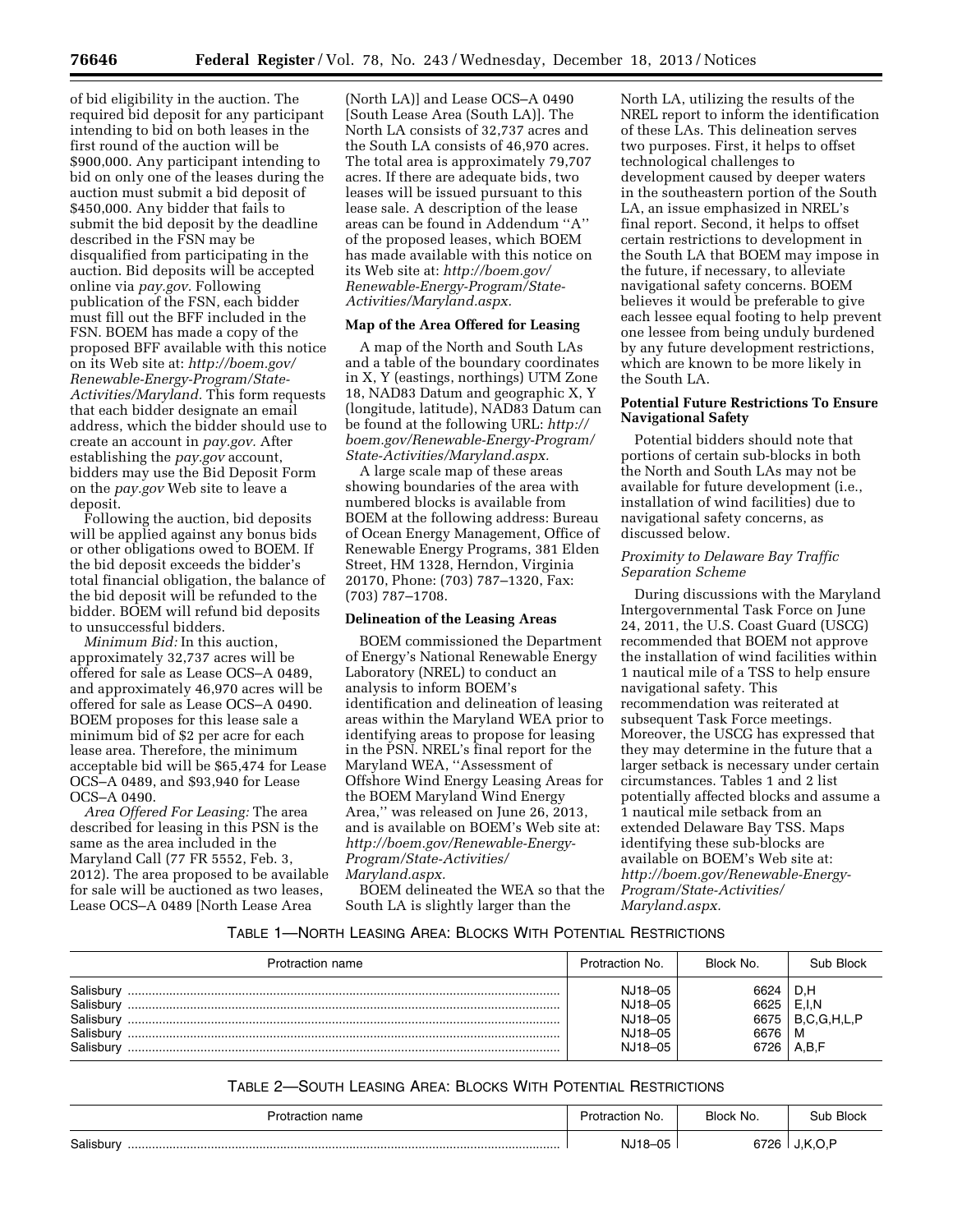| Protraction name                                 | Protraction No.                          | Block No.               | Sub Block                      |
|--------------------------------------------------|------------------------------------------|-------------------------|--------------------------------|
| Salisbury<br>Salisbury<br>Salisbury<br>Salisbury | NJ18-05<br>NJ18-05<br>NJ18-05<br>NJ18-05 | 76<br>67<br>682<br>6828 | D.H<br>E.I.J.N<br>C.G.H.L<br>M |

TABLE 2—SOUTH LEASING AREA: BLOCKS WITH POTENTIAL RESTRICTIONS—Continued

## *Traditional Tug, Towing, and Barge Traffic Route*

On April 22, 2013, BOEM received a letter from the USCG providing analysis of tug, towing, and barge traffic that currently transits through the MD WEA. The letter discussed potential safety implications of allowing offshore wind development in the area, particularly in the southeastern corner of the WEA, and requested that BOEM consider including two smaller LA configurations in this PSN. This letter can be found on BOEM's Web site at: *[http://boem.gov/](http://boem.gov/Renewable-Energy-Program/State-Activities/Maryland.aspx) [Renewable-Energy-Program/State-](http://boem.gov/Renewable-Energy-Program/State-Activities/Maryland.aspx)[Activities/Maryland.aspx](http://boem.gov/Renewable-Energy-Program/State-Activities/Maryland.aspx)*.

BOEM gathered input regarding the area to include in this PSN from the members of BOEM's Maryland Intergovernmental Task Force during a Task Force webinar held on June 27, 2013, and received additional comments and correspondence from relevant stakeholders since that time. This includes correspondence received on August 29, 2013, from the American Waterways Operators (AWO), an organization representing the U.S. tugboat, towboat, and barge industry. In its August letter, AWO expressed concern with the Maryland WEA and its potential to disrupt traditional transit routes through the southeastern corner of the WEA. AWO stated that if full build-out were to occur in the Maryland WEA, this development could cause tugboats to navigate further east or west from their current north-south routes, which, in certain weather conditions, could put these vessels at greater risk and jeopardize safe transit due to different sea state conditions farther offshore and greater congestion closer inshore. This letter can be found on BOEM's Web site at: *[http://boem.gov/](http://boem.gov/Renewable-Energy-Program/State-Activities/Maryland.aspx) [Renewable-Energy-Program/State-](http://boem.gov/Renewable-Energy-Program/State-Activities/Maryland.aspx)[Activities/Maryland.aspx.](http://boem.gov/Renewable-Energy-Program/State-Activities/Maryland.aspx)* 

In a letter to BOEM dated September 4, 2013, the Business Network for Maryland Offshore Wind requested that BOEM refrain from making any reductions to the Maryland WEA prior to leasing. They provide responses to the points in USCG's April 22, 2013, letter and suggest that reducing the area now prior to receipt of a COP and an associated navigational risk assessment would be premature. The letter suggests that any reduction of the area due to potential navigational safety risk and any associated costs of rerouting traffic would be best addressed during review of each lessee's COP in the context of a comprehensive Environmental Impact Statement (EIS).

After considering the issues raised by the USCG and other relevant parties and evaluating all information available to date pertaining to tug, towing, and barge traffic through the Maryland WEA, BOEM has decided not to reduce the size of the MD WEA in this PSN. BOEM will receive additional vessel traffic data and analysis in the future, which will better inform a decision regarding sitespecific restrictions or mitigations to alleviate navigational concerns. Additional information that BOEM expects to have available to inform its decision would include the final navigational safety risk assessment that will be submitted with each lessee's COP, and the results of two ongoing studies: 1) the U.S. Coast Guard's Atlantic Coast Port Access Route Study (ACPARS), and 2) a BOEM-funded study, ''Marine Vessel Traffic and Wind Energy Development Infrastructure on the OCS—Risk Analysis,'' being conducted by the Department of Energy's Pacific Northwest National Laboratory (PNNL).

BOEM welcomes comments on navigational safety during this notice's comment period and will consider all comments received prior to publishing a Final Sale Notice and holding a sale.

*Withdrawal of Blocks:* BOEM reserves the right to withdraw areas from this lease sale prior to its execution of a lease.

*Lease Terms and Conditions:* BOEM has included proposed lease terms, conditions and stipulations for OCS commercial wind leases in the Maryland WEA in Addendum ''C'' of the proposed leases. BOEM reserves the right to add additional terms and conditions to any approval or approval with modifications of a SAP and/or COP. The proposed leases, including Addendum ''C'', are available on BOEM's Web site at: *[http://boem.gov/](http://boem.gov/Renewable-Energy-Program/State-Activities/Maryland.aspx) [Renewable-Energy-Program/State-](http://boem.gov/Renewable-Energy-Program/State-Activities/Maryland.aspx)[Activities/Maryland.aspx.](http://boem.gov/Renewable-Energy-Program/State-Activities/Maryland.aspx)* Each proposed lease includes the following six attachments:

• Addendum "A" (Description of Leased Area and Lease Activities);

• Addendum ''B'' (Lease Term and Financial Schedule);

• Addendum "C" (Lease Specific Terms, Conditions, and Stipulations);

• Addendum ''D'' (Project Easement);

• Addendum ''E'' (Rent Schedule);

• Appendix A to Addendum "C": (Incident Report: Protected Species Injury or Mortality).

• Appendix B to Addendum "C": (Required Data Elements for Protected Species Observer Reports). Addenda ''A'', ''B'', and ''C'' provide

detailed descriptions of lease terms and conditions. Addenda ''D'' and ''E'' will be completed at the time of COP approval.

After considering comments on the PSN and these proposed provisions, BOEM will publish final lease terms and conditions in the FSN.

#### **Plans**

Pursuant to 30 CFR 585.601, the leaseholder must submit a SAP within 6 months of lease issuance. If the leaseholder intends to continue its commercial lease with an operations term, the leaseholder must submit a COP at least 6 months before the end of the site assessment term.

*Qualifications—Who May Bid:* Any potential bidder that has not already submitted a complete set of qualifications materials must do so by the end of the 60-day comment period of this PSN. To be eligible to participate in the auction, each potential bidder must have been found by BOEM to be legally, technically and financially qualified under BOEM's regulations at 30 CFR 585.106–107 by the time the FSN for this sale is published. Please note that technical and financial qualifications are lease-specific; it is not sufficient to have been technically and financially qualified to pursue a project offshore another state.

Guidance and examples of the appropriate documentation demonstrating the required legal qualifications can be found in Chapter 2 and Appendix B of *Guidelines for the Minerals Management Service Renewable Energy Framework,* available on BOEM's Web site at: *[http://](http://www.boem.gov/Renewable-Energy-Program/Regulatory-Information/Index.aspx) [www.boem.gov/Renewable-Energy-](http://www.boem.gov/Renewable-Energy-Program/Regulatory-Information/Index.aspx)*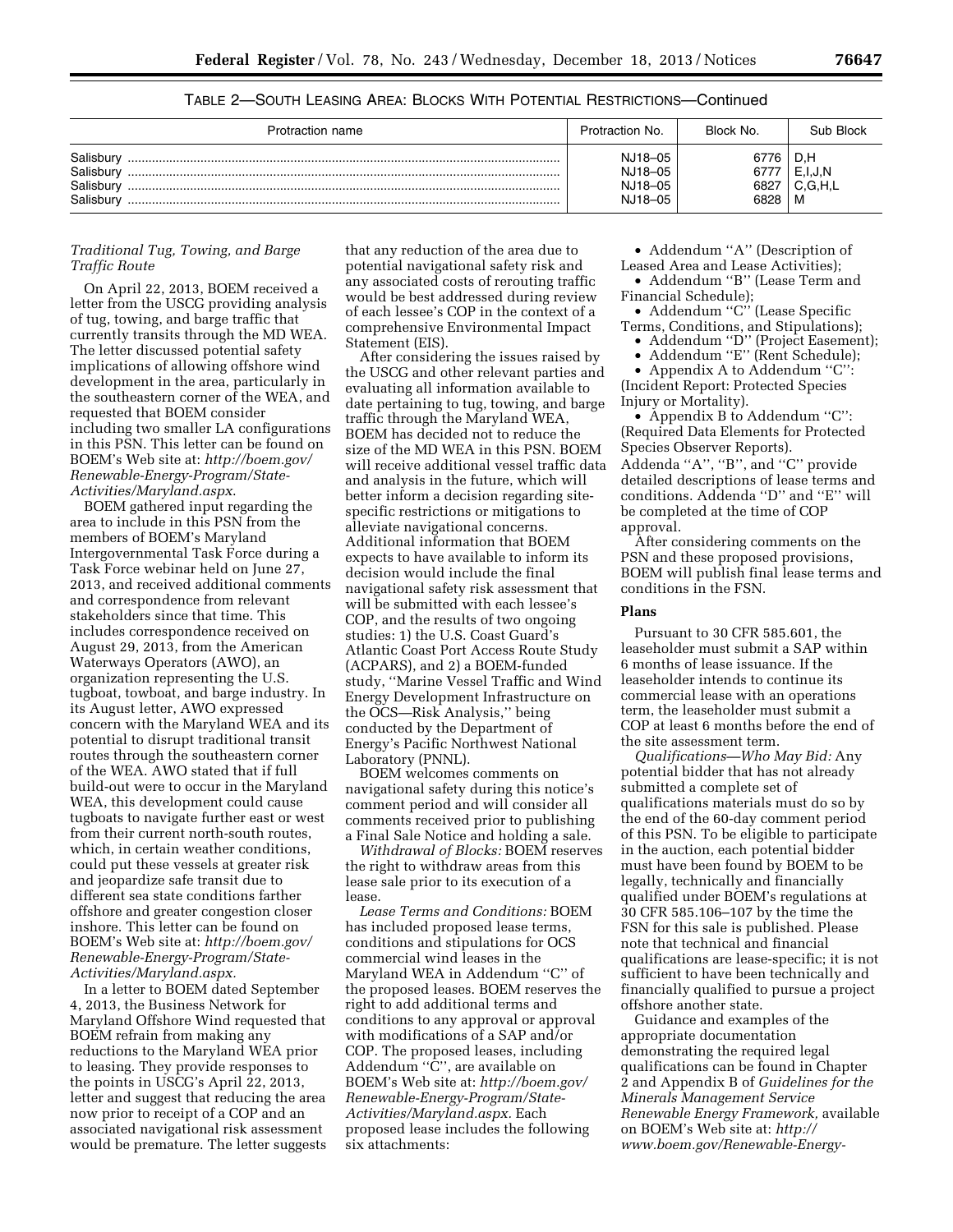*[Program/Regulatory-Information/](http://www.boem.gov/Renewable-Energy-Program/Regulatory-Information/Index.aspx) [Index.aspx](http://www.boem.gov/Renewable-Energy-Program/Regulatory-Information/Index.aspx)*. Guidance regarding how bidders may demonstrate their technical and financial qualifications is provided in *Qualification Guidelines to Acquire and Hold Renewable Energy Leases and Grants and Alternate Use Grants on the U.S. Outer Continental Shelf,* available on BOEM's Web site at: *[http://](http://boem.gov/Renewable-Energy-Program/Regulatory-Information/QualificationGuidelines-pdf.aspx) [boem.gov/Renewable-Energy-Program/](http://boem.gov/Renewable-Energy-Program/Regulatory-Information/QualificationGuidelines-pdf.aspx) [Regulatory-Information/](http://boem.gov/Renewable-Energy-Program/Regulatory-Information/QualificationGuidelines-pdf.aspx) [QualificationGuidelines-pdf.aspx](http://boem.gov/Renewable-Energy-Program/Regulatory-Information/QualificationGuidelines-pdf.aspx)*. BOEM strongly recommends that bidders refer to this guidance before submitting their qualification materials, as the guidance is updated periodically.

Bidders must submit documentation necessary to demonstrate their legal, technical, and financial qualifications to BOEM in both paper and electronic formats. BOEM considers an Adobe PDF file stored on a compact disc (CD) to be an acceptable format for submitting an electronic copy. In their qualification materials, bidders must provide a general description of the project that they would like to construct on the lease area sought in this sale, including estimates of the project area and total nameplate capacity of the proposed facilities.

Please note that it may take a number of weeks for bidders to establish their legal, technical, and financial qualifications. BOEM advises potential bidders planning to participate in a sale to establish their qualifications promptly. It is not uncommon for BOEM to request additional materials establishing qualifications following an initial review of the qualifications package. Any potential bidder whose qualification package is incomplete at the time the FSN for this sale is published in the **Federal Register** will be found to have failed to establish its qualifications and will be unable to participate in the sale.

Finally, potentially interested parties should note that BOEM has the discretion to contract one or both LAs based upon comments received in response to this notice and other relevant information provided to the bureau. If a potential bidder is interested in leasing either or both LAs, whether full or partial, then that party should submit their qualifications package during the comment period of this PSN.

#### **Auction Procedures**

#### *Summary*

For the sale of Lease OCS–A 0489 and Lease OCS–A 0490, BOEM will use a multiple-factor auction format with a multiple-factor bidding system. Under this system, BOEM may consider a

combination of monetary and nonmonetary factors, or ''variables,'' in determining the outcome of the auction. BOEM will appoint a panel of three BOEM employees for the purposes of reviewing the non-monetary packages and verifying the results of the lease sale. BOEM reserves the right to change the composition of this panel prior to the date of the lease sale. The panel will determine whether any bidder has earned a non-monetary credit to be used during the auction (i.e., if a bidder holds a Power Purchase Agreement (PPA) or a Maryland Public Service Commission (PSC)-issued Offshore Renewable Energy Certificate (OREC) Order, as defined herein), and if one or more bidders have earned such a credit, the percentage that the credit will be worth. The auction will balance consideration of two variables: (1) a cash bid, and (2) a non-monetary credit. In sum, these two variables comprise the multi-factor bid or ''As-Bid'' auction price. A bidder's As-Bid price, which is the sum of its cash bid and any credit portion earned, will either meet BOEM's asking price or be reflected in the bidder's own Intra-Round Bid price subject to certain conditions, as described more fully herein. A multiple-factor auction, wherein both monetary and nonmonetary bid variables are considered, is allowed under BOEM's regulations at 30 CFR 585.220(a)(4) and 585.221(a)(6).

## *Overview of the Multiple-Factor Bidding Format Proposed for This Sale*

Under a multiple-factor bidding format, as set forth at 30 CFR 585.220(a)(4), BOEM may consider many factors as part of a bid. The regulations state that one bid proposal per bidder will be accepted, but do not further specify the procedures to be followed in the multiple-factor format. This multiple-factor format is intended to allow BOEM flexibility in administering the auction and in balancing the variables presented. The regulations leave to BOEM the determination of how to administer the multiple-factor auction format to ensure the receipt of a fair return under the Act, 43 U.S.C. 1337(p)(2)(A).

BOEM's regulations at 30 CFR 585.220(a)(4) allow for a multi-round auction in which each bidder may submit only one proposal per LA or for a set of LAs in each round of the auction. The auction will be conducted in a series of rounds. At the start of each round, BOEM will state an asking price for the North LA and an asking price for the South LA. The asking price for a bid on both LAs is the sum of the asking prices for the North LA and the South

LA. Each bidder will indicate whether it is willing to meet the asking price for one or both LAs. A bid submitted at the full asking price for one or both LAs in a particular round is referred to as a ''live bid.'' A bidder must submit a live bid for at least one of the LAs in each round to participate in the next round of the auction. As long as there is at least one LA that is included in two or more live bids, the auction continues, and the next round is held.

A bidder's As-Bid price must meet the asking price in order for it to be considered a live bid. A bidder may meet the asking price by submitting a monetary bid equal to the asking price, or, if it has earned a credit, by submitting a multiple-factor bid—that is, a live bid that consists of a monetary element and a non-monetary element, the sum of which equals the asking price. A multiple-factor bid would consist of the sum of a cash portion and any credit portion which the bidder has earned.

An uncontested bid is a live bid that does not overlap with other live bids in that round. For example, a bid for both the North and the South LAs is considered contested if any LA included in that bid is included in another bid a bid cannot be ''partially uncontested.'' An uncontested bid represents the only apparent interest in that bid's LA(s) at the asking price for that round. If a bidder submits an uncontested bid consisting of one LA, and the auction continues for another round, BOEM automatically carries that same live bid forward as a live bid into the next round, and BOEM's asking price for the LA contained in the uncontested bid would remain unchanged from the previous round. If the price on the LA in that bid rises later in the auction because another bidder places a live bid on that LA, BOEM will stop automatically carrying forward the previously uncontested bid. Once the asking price goes up, the bidder that placed the previously carried-forward bid is free to bid on either lease area at the new asking prices.

Following each round in which either LA is contained in more than one live bid, BOEM will raise the asking price for that LA by an increment determined by BOEM. The auction concludes when neither the North LA nor the South LA is included in more than one live bid. The series of rounds and the rising asking prices set by BOEM will facilitate consideration of the first variable—the cash portion of the bid.

The second variable—a credit of up to 25% of a monetary bid for holding a PPA or a Maryland OREC Order—will be applied throughout the auction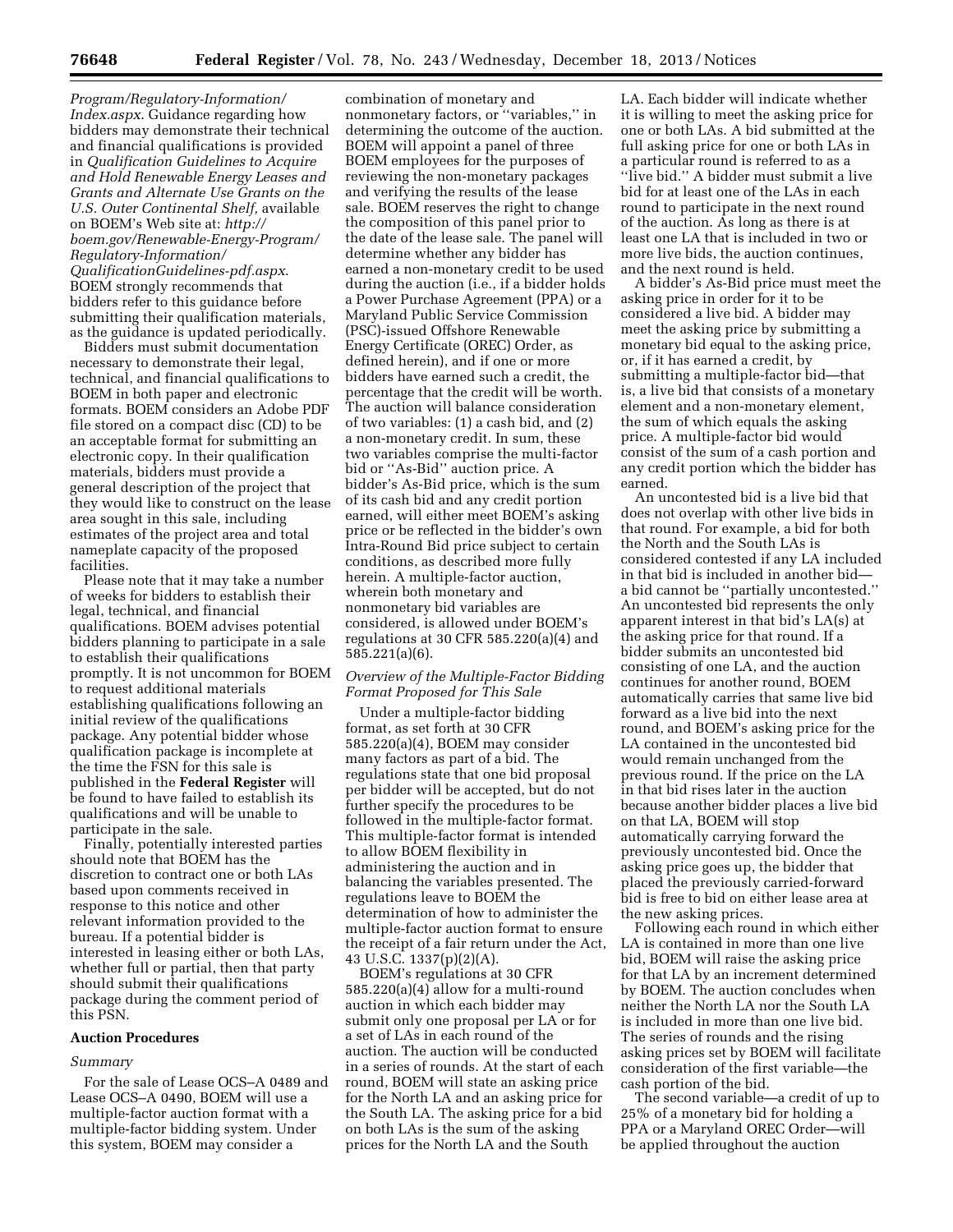rounds as a form of imputed payment against the asking price for the highest priced LA in a bidder's multiple-factor bid. This credit serves to supplement the amount of a cash bid proposal made by a particular bidder in each round. A bidder holding a qualified PPA or OREC Order will receive a credit of up to 25%. In the case of a bidder holding a credit and bidding on more than one LA, the credit will be applied only on the LA with the highest asking price. More details on the non-monetary factors are found in the ''Credit Factors'' section herein.

The panel will evaluate non-monetary packages consisting of any purported PPA or qualified OREC Order to determine whether it meets the criteria provided in the FSN, and therefore whether it will qualify for a credit for its holder. It is possible that the panel could determine that no bidder qualifies for a non-monetary credit during the auction, in which case the auction would otherwise proceed as described in the FSN. The panel will determine the winning bids for each LA on the basis of the procedures described in the FSN.

#### *Details of the Auction Process*

## Bidding—Live Bids

Each bidder is allowed to submit a live bid for one LA (North or South), or both LAs based on its ''eligibility'' at the opening of each round. A bidder's eligibility is either two, one, or zero LAs, and it corresponds to the maximum number of LAs that a bidder may include in a live bid during a single round of the auction. A bidder's initial eligibility is determined based on the amount of the bid deposit submitted by the bidder prior to the auction. To be eligible to offer a bid on one LA at the start of the auction, a bidder must submit a bid deposit of \$450,000. To be eligible to offer a bid on both the North and South LAs in the first round of the auction, the bidder must submit a bid deposit of \$900,000. A bidder's bid deposit will be used by BOEM as a down payment on any monetary obligations incurred by the bidder should it be awarded a lease.

As the auction proceeds, a bidder's eligibility is determined by the number of LAs included in its live bid submitted in the round prior to the current round. That is, if a bidder submitted a live bid on one LA in the previous round, that bidder may submit a bid that includes at most one LA in the current round. If a bidder submitted a live bid comprised of both LAs in the previous round, that bidder may submit a live bid that also includes these two LAs in the current

round. In both cases, unless a bidder has an uncontested bid that is carried forward into the next round, the bidder also may choose to submit a live bid with fewer LAs than the maximum number it is eligible to include in its bid. Thus, eligibility in successive rounds may stay the same or go down, but it can never go up.

In the first round of the auction, bidders have the following options: A bidder with an initial eligibility of one (that is, a bidder who submitted a bid deposit of \$450,000) may:

• Submit a live bid on the North LA or the South LA, or

• Submit nothing, and drop out of the auction.

A bidder with an initial eligibility of two (that is, a bidder who submitted a bid deposit of \$900,000) may:

• Submit a live bid for both the North and South LAs,

• Submit a live bid for either the North LA or the South LA, or

• Submit nothing, and drop out of the auction.

Before each subsequent round of the auction, BOEM will raise the asking price for any LA that was contained in more than one live bid in the previous round. BOEM will not raise the asking price for a LA that was in only one or no live bids in the previous round.

Asking price increments will be determined by BOEM, in its sole discretion. BOEM will base asking price increments on a number of factors, including:

• Making the increments sufficiently large that the auction will not take an unduly long time to conclude; and

• Decreasing the increments as the asking price of a LA nears its apparent final price.

BOEM reserves the right during the auction to increase or decrease increments if it determines, in its sole discretion, that a different increment is warranted to enhance the efficiency of the auction process. Asking prices for the LAs included in multiple live bids in the previous round will be raised and rounded to the nearest whole dollar amount to obtain the asking prices in the current round.

A bidder must submit a live bid in each round of the auction (or have an uncontested live bid automatically carried forward by BOEM) for it to remain active and continue bidding in future rounds. All of the live bids submitted in any round of the auction will be preserved and considered binding until determination of the winning bids is made. Therefore, the bidders are responsible for payment of the bids they submit and can be held accountable for up to the maximum

amount of those bids determined to be winning bids during the final award procedures.

Between rounds, BOEM will release the following information:

• The level of demand for each LA in the previous round of the auction (i.e., the number of live bids that included the LA); and

• The asking price for each LA in the upcoming round of the auction.

In any subsequent round of the auction, if a bidder's previous round bid was uncontested, and the auction continues for another round, then BOEM will automatically carry forward that bid as a live bid in the next round. A bidder whose bid is being carried forward will not have an opportunity to modify or drop its bid until some other bidder submits a live bid that overlaps with the LA in the carried forward bid. In particular, for rounds in which a bidder finds its uncontested bid is carried forward, the bidder will be unable to do the following:

• Switch to the other LA;

• Submit an Intra-Round Bid (see herein for discussion of Intra-Round Bids); or

• Drop out of the auction. A bidder may be bound by that bid or, indeed, by any other bid which BOEM determines is a winning bid in the award stage. Hence, a bidder cannot drop an uncontested bid. In no scenario can a bidder be relieved of any of its bids from previous or future rounds until a determination is made in the award stage about the LAs won by the bidder.

If a bidder's bid is not being carried forward by BOEM, a bidder with an eligibility of one (that is, a bidder who submitted a live bid for either the North LA or the South LA in the previous round) may:

• Submit a live bid for either the North LA or the South LA;

• Submit an Intra-Round Bid for the same LA for which the bidder submitted a live in the previous round, and exit the auction; or

• Submit nothing, and drop out of the auction.

A bidder with an eligibility of two (that is, a bidder who submitted a live bid for both North and South in the previous round) may:

• Submit a live bid for both the North and South LAs;

• Submit a live bid for either the North LA or the South LA;

• Submit an Intra-Round Bid for both the North and South LAs, and a live bid for either the North LA or the South LA;

• Submit an Intra-Round Bid for both the North and South LAs, no live bids, and exit the auction; or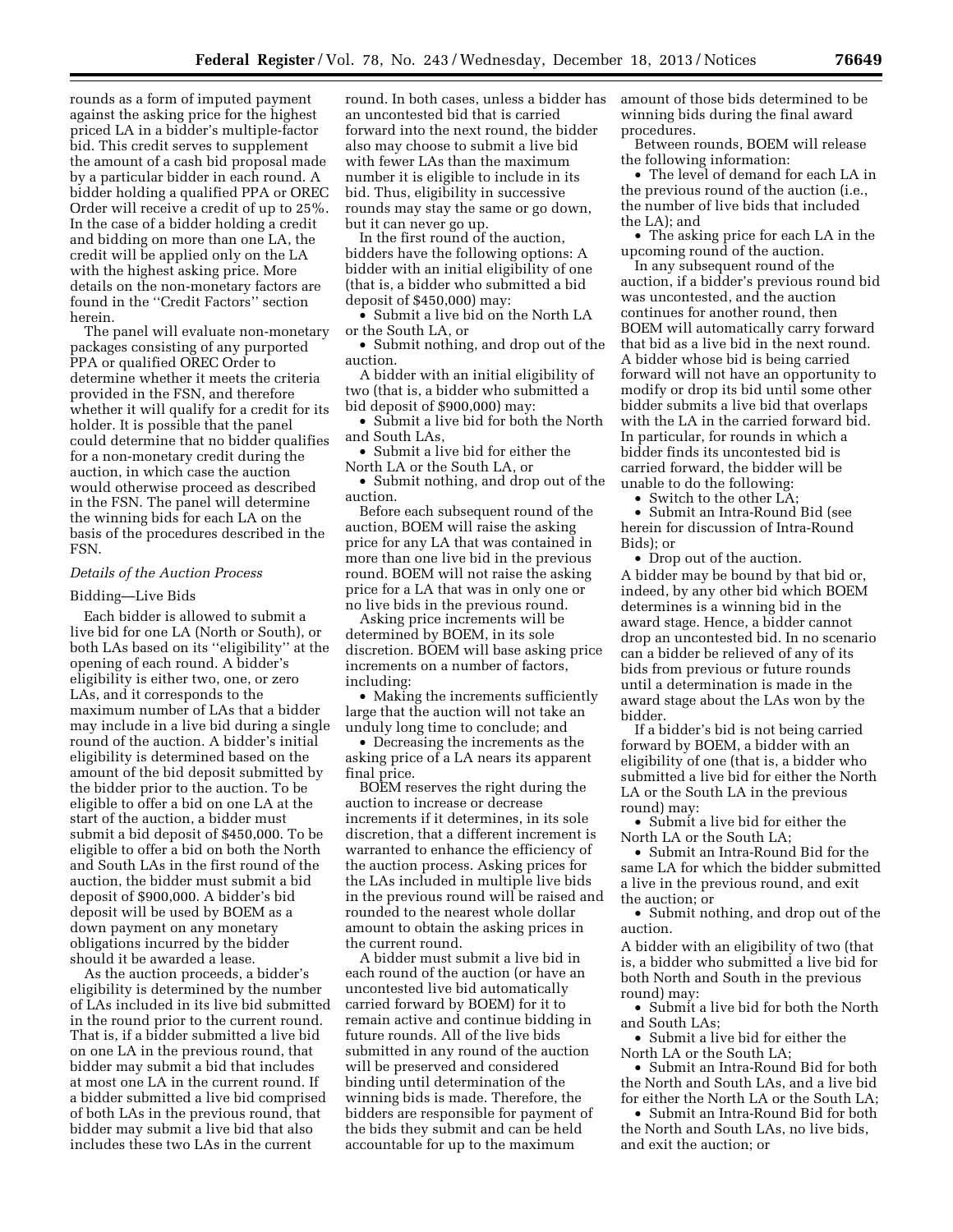• Submit nothing, and drop out of the auction.

Subsequent auction rounds occur in this sale as long as either the North LA or the South LA is contested. The auction concludes at the end of the round in which neither the North LA nor the South LA is included in the live bid of more than one bidder, i.e., all live bids are uncontested.

# Bidding—Intra-Round Bids

All asking prices and asking price increments will be determined by the BOEM Auction Manager. Intra-round bidding allows bidders to more precisely express the maximum price they are willing to offer for the North, South, or both LAs while also minimizing the chance of ties. An intraround bid must consist of a single offer price for exactly the same LA(s) included in the bidder's live bid in the previous round.

When submitting an intra-round bid, the bidder is indicating that it is not willing to meet the current round's asking price, but it is willing to pay more than the previous round's asking price. In particular, in an intra-round bid, the bidder specifies the maximum (higher than the previous round's asking price and less than the current round's asking price) that it is willing to offer for the specific LA(s) in its previous round's live bid.

Although an intra-round bid is *not* a live bid, in the round in which a valid intra-round bid is submitted for both LAs, the bidder's eligibility for a live bid in that same round and future rounds is permanently reduced from including two LAs to one LA. In other words, once an intra-round bid is submitted, the bidder will never again have the opportunity to submit a live bid on as many LAs as it has bid in previous rounds.

BOEM will not consider intra-round bids for the purpose of determining whether to increase the asking price for a particular LA or to end the auction. Also, BOEM will not count or share with bidders between rounds the number of intra-round bids received for each LA.

All of the intra-round bids submitted during the auction will be preserved, and may be determined to be winning bids. Therefore, bidders are responsible for payment of the bids they submit and may be held accountable for up to the maximum amount of any intra-round bids or live bids determined to be winning bids during the final award procedures.

# Determining Provisional Winners

After the bidding ends, BOEM will determine the provisionally winning bids in accordance with the process described in this section. This process consists of two stages: Stage 1 and Stage 2, which are described herein. Once the auction itself ends, nothing further is required of bidders within or between Stages 1 and 2. In practice, the stages of the process will take place as part of the solution algorithm for analyzing the monetary and credit portion of the bids, determining provisional winners, finding the LAs won by the provisional winners, and calculating the applicable bid prices to be paid by the winners for the LAs they won. This evaluation will be reviewed, checked and validated by the panel. The determination of provisional winners, in both stages, will be based on the two auction variables, as well as on a bidder's adherence to the rules of the auction, and the absence of conduct detrimental to the integrity of the competitive auction.

#### • Stage 1

Live bids submitted in the final round of the auction are Qualified Bids. In Stage 1, a bidder with a Qualified Bid is provisionally assured of winning the LA(s) included in its final round bid, regardless of any other prior-to-final round live bids or Intra-Round Bids in any round. If both LAs are awarded to bidders in Stage 1, the second award stage is not necessary. If the North LA or the South LA received a bid but was not awarded in Stage 1 because no live bids were received in the final round of the auction, BOEM will proceed to Stage 2 to award the leases.

Following the auction, all winning bidders must pay the price associated with their winning bids, which may consist of cash and non-monetary credits or just cash.

#### • Stage 2

All bids are either Qualified Bids or Contingent Bids. Contingent bids are all live bids received before the final round, and any Intra-Round Bids received during the auction. In Stage 2, BOEM will consider Contingent Bids to see if the unawarded LA(s) can be awarded without interfering with Stage 1 awards. BOEM will award leases in Stage 2 to the bid(s) that maximize(s) the total As-Bid prices.

Any Contingent Bids that conflict with Qualified Bids will not be considered. There is one notable exception to this rule. This exception allows BOEM to accept a Contingent Bid for both LAs notwithstanding the existence of a Qualified Bid by the same

bidder, provided the acceptance of the Contingent Bid for both LAs results in higher overall As-Bid prices than acceptance of only the Qualified Bid for a single LA.

In this scenario, a bidder would be awarded both LAs and would be required to pay its Intra-Round Bid price associated with its Intra-Round Bid for both LAs, even though it submitted a Qualified Bid that guaranteed only one of the LAs.

This exception represents the only situation in which BOEM will consider for award a Contingent Bid which overlaps a Qualified Bid. In contrast, there is no situation in which one bidder's Contingent Bid will be considered for award if it overlaps with any LA that is included in another bidder's Qualified Bid.

Under certain circumstances, different combinations of contingent bids may result in the same total As-Bid price. In such cases, BOEM will resolve the resulting tie with a random drawing.

In the event a bidder submits a bid for a LA that the panel and BOEM determine to be a winning bid, the bidder will be expected to sign the applicable lease documents in a timely manner and submit the full cash payment due, pursuant to 30 CFR 585.224. If a bidder fails to timely sign and pay for the lease, then BOEM will not issue the lease to that bidder, and the bidder will forfeit its bid deposit. BOEM may consider failure of a bidder to timely pay the full amount due an indication that the bidder is no longer financially qualified to participate in other lease sales under BOEM's regulations at 30 CFR 585.106 and 585.107.

#### *Credit Factors*

Prior to the auction, BOEM will convene a panel to evaluate bidders' non-monetary packages to determine whether and to what extent each bidder is eligible for a non-monetary credit applicable to the As-Bid auction price for one of the LAs in each round of the auction, as described herein. Any single PPA or Maryland OREC Order cannot be used by more than one bidder in the auction.

The percentage credit is determined based on the panel's evaluation of required documentation submitted by the bidders as of the deadline specified in the FSN. Bidders will be informed by email before the monetary auction about the percentage credit applicable to their bids. The bid credit will be applicable to only one LA. Any non-monetary credit would only be applicable to the higher priced LA in a bid for both LAs. For an Intra-Round Bid containing both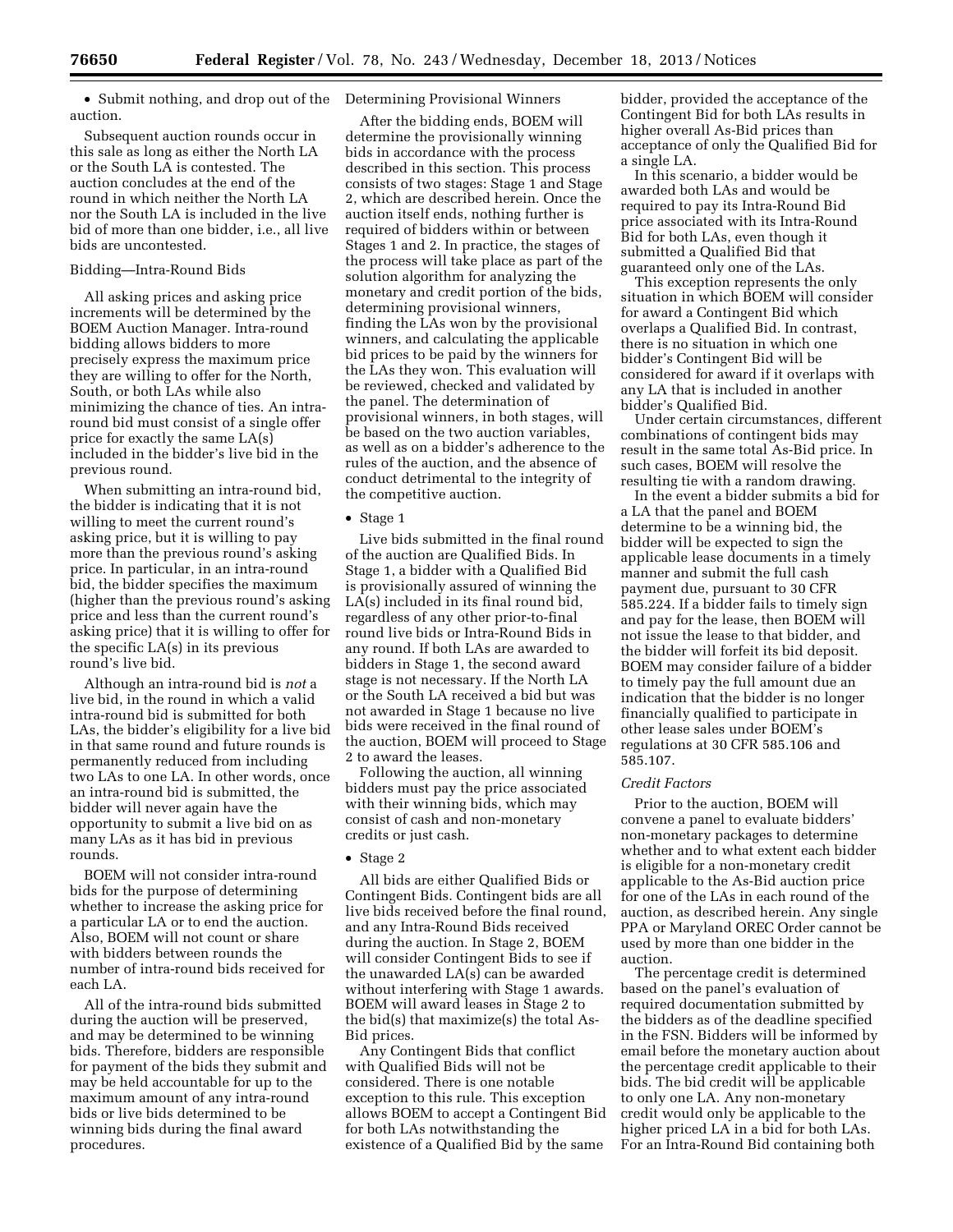LAs, the higher priced LA will be determined using the previous round's asking prices. In each round, the auction system will display information showing how their As-Bid auction prices are affected by the credit imputed to their bid to determine their net monetary payment due to BOEM, should their bids prevail as winning bids in the award stages. Application of the credit percentage to the appropriate As-Bid auction price will be rounded to the nearest whole dollar amount.

The bidder's imputed credit throughout the auction and award process is limited to the greater of 25% for a Maryland OREC Order, or up to 25% for a PPA (for at least 250 MW), applied to the highest priced LA related to the bidder's latest live bid or Intra-Round Bid. During each round, bidders are informed by the BOEM Auction System how the credit applies to their live bid and any Intra-Round Bid. In the case of an Intra-Round Bid for both LAs, the credit will apply only to the higherpriced LA, but the applicable price for calculating the credit will be based on the previous round's asking prices, not on any additional amount above the previous round's asking prices as reflected in the incremental amount associated with its Intra-Round Bid.

The panel will review the nonmonetary package submitted by each bidder, and determine whether bidders have established that they are qualified to receive a credit, and the percentage

at which that credit will apply, based on the definitional information of a PPA and an OREC application, as described herein. If the panel determines that no bidder has qualified for a non-monetary factor, the auction will proceed with each bidder registered with no imputed credit.

## *Credit Factor Definitions*

The definitions herein will apply to the factors for which bidders may earn a credit.

*Power purchase agreement* (PPA) is any legally enforceable long-term contract negotiated between an electricity generator (Generator) and a power purchaser (Buyer) that identifies, defines, and stipulates the rights and obligations of one party to produce, and the other party to purchase, energy from an offshore wind project to be located in the lease sale area. The PPA must have been approved by a public utility commission or similar legal authority. The PPA must state that the Generator will sell to the Buyer and the Buyer will buy from the Generator capacity, energy, and/or environmental attribute products from the project, as defined in the terms and conditions set forth in the PPA. Energy products to be supplied by the Generator and the details of the firm cost recovery mechanism approved by the state's public utility commission or other applicable authority used to recover expenditures incurred as a result of the PPA must be specified in the PPA. To qualify, a PPA must contain the following terms or supporting documentation:

(i) A complete description of the proposed project;

(ii) Identification of both the electricity Generator and Buyer that will enter into a long term contract;

(iii) A time line for permitting, licensing, and construction;

(iv) Pricing projected under the long term contract being sought, including prices for all market products that would be sold under the proposed long term contract;

(v) A schedule of quantities of each product to be delivered and projected electrical energy production profiles;

(vi) The term for the long-term contract;

(vii) Citations to all filings related to the PPA that have been made with state and Federal agencies, and identification of all such filings that are necessary to be made; and

(viii) Copies of or citations to interconnection filings related to the PPA.

If the panel determines a bidder has executed a PPA for at least 250 MW, it will be eligible for the entire 25% credit. If the panel determines a bidder has executed a PPA for an amount less than 250 MW, the bidder may still be eligible for a non-monetary credit proportional to the PPA's fraction of 250 MW. The smaller percentage for a partial credit will be calculated according to the formula below:

# Partial Credit =  $\frac{Full Credit * Partial PPA}{Full PPA}$ **Full PPA**

## Where:

- Partial Credit = Percent credit for which a smaller PPA is eligible.
- Full PPA = 250 MW
- Full Credit  $= 25\%$
- Partial PPA = amount (less than 250 MW) of power under contract

*Maryland OREC Order* is an order issued by the Maryland PSC approving a qualifying offshore wind project and establishing an OREC pricing schedule, pursuant to Md. Public Utilities Code Ann. § 7–704.1.

#### *Additional Information Regarding the Auction Format*

#### Non-Monetary Auction Procedures

All bidders seeking a non-monetary auction credit will be required to submit a non-monetary auction package prior to the auction. Instructions and deadlines for submittal will be provided in the FSN. If a bidder does not submit a nonmonetary package by the date specified in the FSN, then BOEM will assume that bidder is not seeking a non-monetary auction credit and the panel will not consider that bidder for a non-monetary auction credit.

## Bidder Authentication

Prior to the auction, the Auction Manager will send several bidder authentication packages to each bidder shortly after BOEM has processed the BFFs. One package will contain tokens for each authorized individual. Tokens are digital authentication devices. The tokens will be mailed to the Primary Point of Contact indicated on the BFF. This individual is responsible for distributing the tokens to the individuals authorized to bid for that company. Bidders are to ensure that each token is returned within three business days following the auction. An

addressed, stamped envelope will be provided to facilitate this process. In the event that a bidder fails to submit a BFF, a bid deposit, or does not participate in the auction, BOEM will de-activate that bidder's token and login information, and the bidder will be asked to return its tokens.

The second package contains login credentials for authorized bidders. The login credentials will be mailed to the address provided in the BFF for each authorized individual. Bidders can confirm these addresses by calling 703– 787–1320. This package will contain user login information and instructions for accessing the Auction System Technical Supplement and Alternative Bidding Form. The login information, along with the tokens, will be tested during the Mock Auction.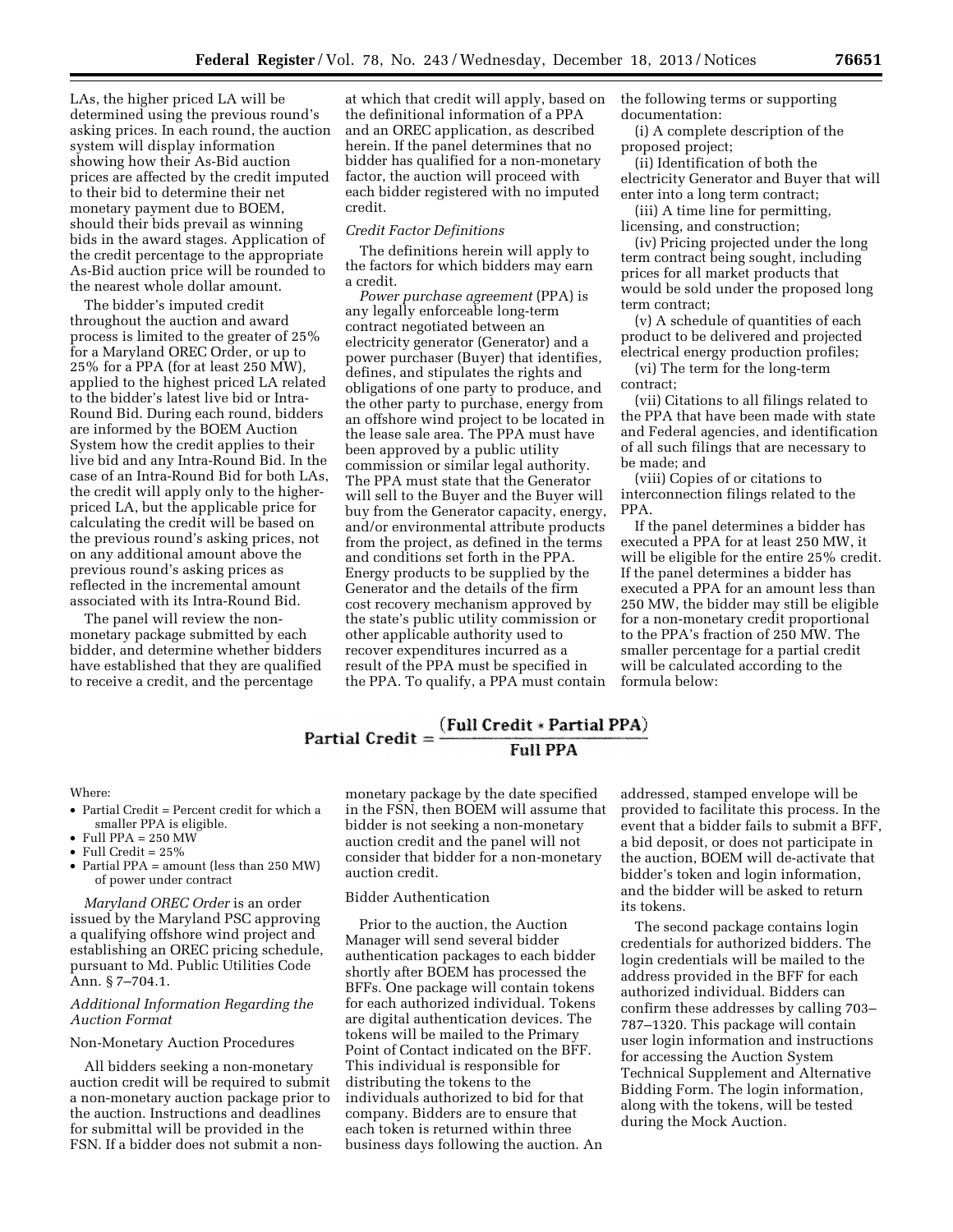#### Monetary Auction Times

This information will be elaborated on in the FSN and further clarified at the Mock Auction to be held prior to the lease sale. Additional information will be made available in an Auction System Technical Supplement, which will be posted on BOEM's Web site prior to the auction.

BOEM and the auction contractors will use the auction platform messaging service to keep bidders informed on issues of interest during the auction. For example, BOEM may change the schedule at any time, including during the auction. If BOEM changes the schedule during the auction, it will use the messaging feature to notify bidders that a revision has been made, and direct bidders to the relevant page. BOEM will also use the messaging system for other changes and items of particular note during the auction. The auction schedule and asking price increments are in BOEM's discretion, and are subject to change at any time before or during the auction.

During the auction, bidders may place bids at any time during the round. At the top of the bidding page, a countdown clock will show how much time remains in the round. Bidders have until the scheduled time to place bids. Bidders should do so according to the procedures described in the Auction System Technical Supplement, and as practiced at the Mock Auction. No information about the round is available until the round has closed and results have been posted, so there should be no strategic advantage to placing bids early or late in the round.

#### Alternate Bidding Procedures

Any bidder who is unable to place a bid using the online auction should follow these instructions:

• Call BOEM/the BOEM Auction Manager at the help desk number that is listed in the Auction System Technical Supplement *before* the end of the round.

• BOEM will authenticate the caller to ensure he/she is authorized to bid on behalf of the company.

• Explain the problem.

• BOEM may, in its sole discretion, accept a bid using the Alternative Bidding Procedure.

• The Alternative Bidding Procedure enables a bidder who is having difficulties accessing the Internet to submit its bid via an Alternative Bidding Form that must be faxed to the auction manager.

 $\circ$  If the bidder has not placed a bid, but calls BOEM before the end of the round and notifies BOEM that it is

preparing a bid using the Alternate Bidding Procedure, and submits the Alternate Bidding Form by fax before the round ends, BOEM will likely accept the bid, though acceptance or rejection of the bid is within BOEM's sole discretion.

 $\circ$  If the bidder calls during the round, but does not submit the bid until after the round ends (but before the round is posted), BOEM may or may not accept the bid, in part based on how much time remains in the recess. Bidders are strongly encouraged to submit the Alternative Bidding Form before the round ends.

 $\circ$  If the bidder calls during the recess following the round, but before the previous round's results have been posted, BOEM will likely reject its bid, even if it has otherwise complied with all of BOEM's Alternate Bidding Procedures.

 $\circ\,$  If the bidder calls to enter a bid after results have been posted, BOEM will reject the bid.

Except for bidders who have uncontested bids in the current round, failure to place a bid during a round will be interpreted as dropping out of the auction. Bids in all rounds are preserved for consideration in Stage 2 of the award process. Bidders are held accountable for all bids placed during the auction. This is true if they continued bidding in the last round, if they placed an Intra-Round Bid for a single LA in an earlier round, or if they stopped bidding during the auction.

*Acceptance, Rejection, or Return Of Bids:* BOEM reserves the right and authority to reject any and all bids. No leases will be awarded to any bidders and no bids will be accepted, unless (1) the bidder has complied with all requirements of the FSN, applicable regulations and statutes, including, but not limited to, bidder qualifications, bid deposits, and adherence to the integrity of the competitive bidding process, (2) the bid conforms with the requirements and rules of the auction, and (3) the amount of the bid has been determined to be adequate by the authorized officer. Any bid submitted that does not satisfy these requirements may be returned to the bidder by the Program Manager of BOEM's Office of Renewable Energy Programs and, in that case, would not be considered for acceptance.

*Process for Issuing the Leases:* If BOEM proceeds with lease issuance, it will issue three unsigned copies of the lease form to each winning bidder. Within 10 business days after receiving the lease copies, a winning bidder must:

1. Execute the lease on the bidder's behalf;

2. File financial assurance as required under 30 CFR 585.515–537; and

3. Pay by electronic funds transfer (EFT) the balance of the bonus bid (bid amount less the bid deposit). BOEM requires bidders to use EFT procedures (not to include *pay.gov*) for payment of the balance of the bonus bid, following the detailed instructions contained in the ''Instructions for Making Electronic Payments'' available on BOEM's Web site at: *[http://www.boem.gov/](http://www.boem.gov/Renewable-Energy-Program/State-Activities/Maryland.aspx) [Renewable-Energy-Program/State-](http://www.boem.gov/Renewable-Energy-Program/State-Activities/Maryland.aspx)[Activities/Maryland.aspx.](http://www.boem.gov/Renewable-Energy-Program/State-Activities/Maryland.aspx)* 

If a winning bidder does not meet these three requirements within 10 business days of receiving the lease copies as described herein, or if a winning bidder otherwise fails to comply with applicable regulations or the terms of the FSN, the winning bidder will forfeit its bid deposit. BOEM may extend this 10 business-day time period if it determines the delay was caused by events beyond the winning bidder's control.

In the event that the provisional winner does not execute and return the leases according to the instructions in the FSN, BOEM reserves the right to reconvene the panel to determine whether it is possible to identify a bid that would have won in the absence of the bid previously determined to be the winning bid. In the event that a new winning bid is selected by the panel, BOEM will follow the procedures in this section for the new winner(s).

BOEM will not execute a lease until (1) the three requirements above have been satisfied, (2) BOEM has accepted the winning bidder's financial assurance, and (3) BOEM has processed the winning bidder's payment. The winning bidder may meet financial assurance requirements by posting a surety bond or by setting up an escrow account with a trust agreement giving BOEM the right to withdraw the money held in the account on demand by BOEM. BOEM may accept other forms of financial assurance on a case-by-case basis in accordance with its regulations. BOEM encourages provisionally winning bidders to discuss the financial assurance requirement with BOEM as soon as possible after the auction has concluded.

Within 45 days of the date that the winning bidder receives the lease copies, the winning bidder must pay the first 6-months' rent using the *pay.gov*  Renewable Energy Initial Rental Payment form available at: *[https://](https://pay.gov/paygov/forms/formInstance.html?agencyFormId=27797604)  [pay.gov/paygov/forms/](https://pay.gov/paygov/forms/formInstance.html?agencyFormId=27797604) [formInstance.html?agencyFormId=](https://pay.gov/paygov/forms/formInstance.html?agencyFormId=27797604) [27797604.](https://pay.gov/paygov/forms/formInstance.html?agencyFormId=27797604)* 

The Lessee must pay the remaining 6 months' rent by the first day of the